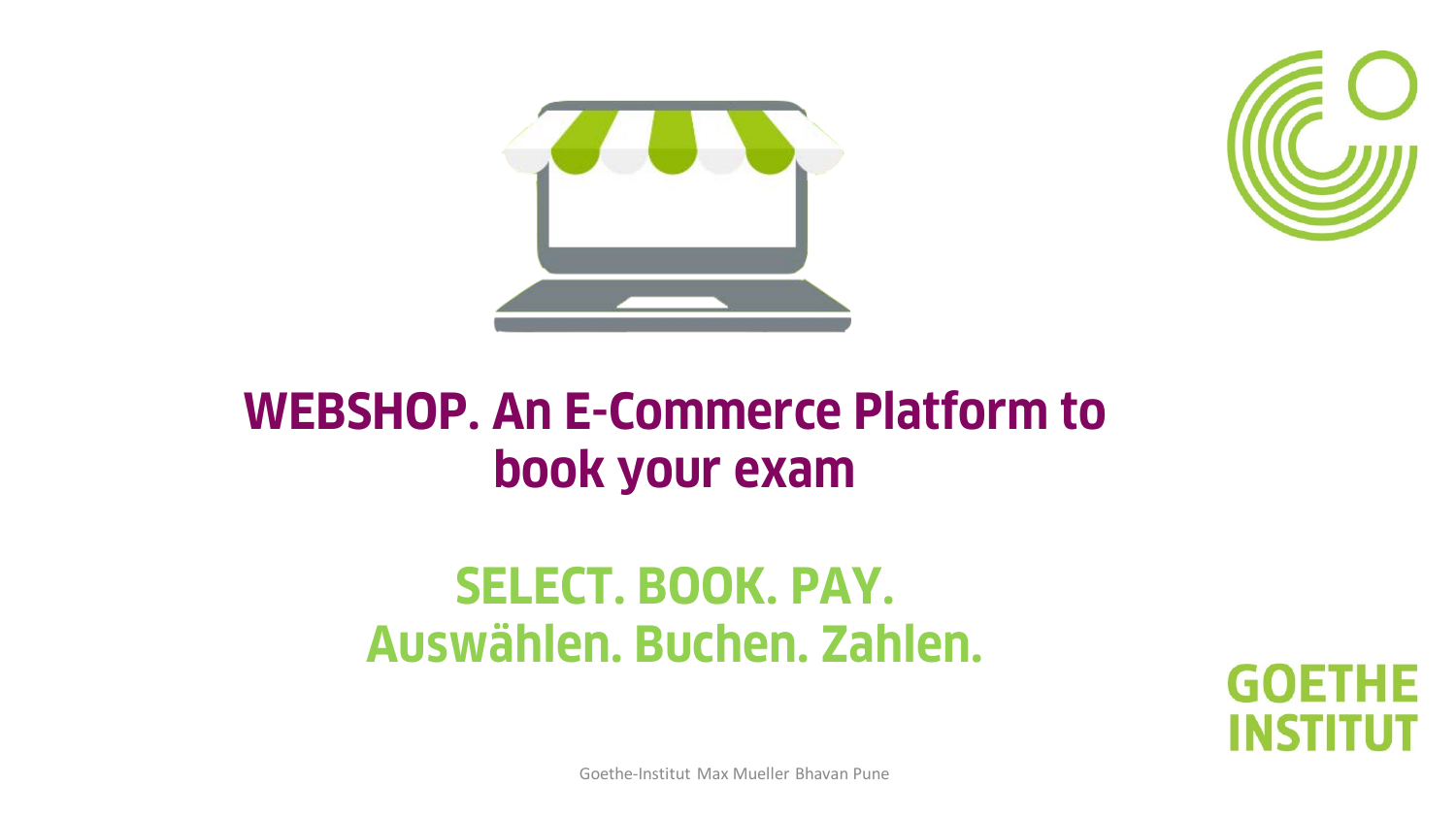

## **What is Webshop?**

WEBSHOP is an e-commerce platform where you select, book and pay for your courses and exams.

The online registration for the A1-C2 level examinations is open on our website. German exams - Pune - Goethe-Institut Indien [You can refer to the schedule per examination, and the booking is on on first-come-first-served basis.](https://www.goethe.de/ins/in/en/sta/pun/prf.html)  Examinations can be booked and the payment can be done online only through Bank Transfer.

We have limited number of seats in each exam. In case you see the message "fully book/sold out", you can opt for your second preference and book the same. Otherwise please write to: [externalexam-pune@goethe.de](mailto:externalexam-pune@goethe.de)

### **You will be prompted to register at [www.lernen.goethe.de](http://www.lernen.goethe.de/) at the beginning of the registration process.**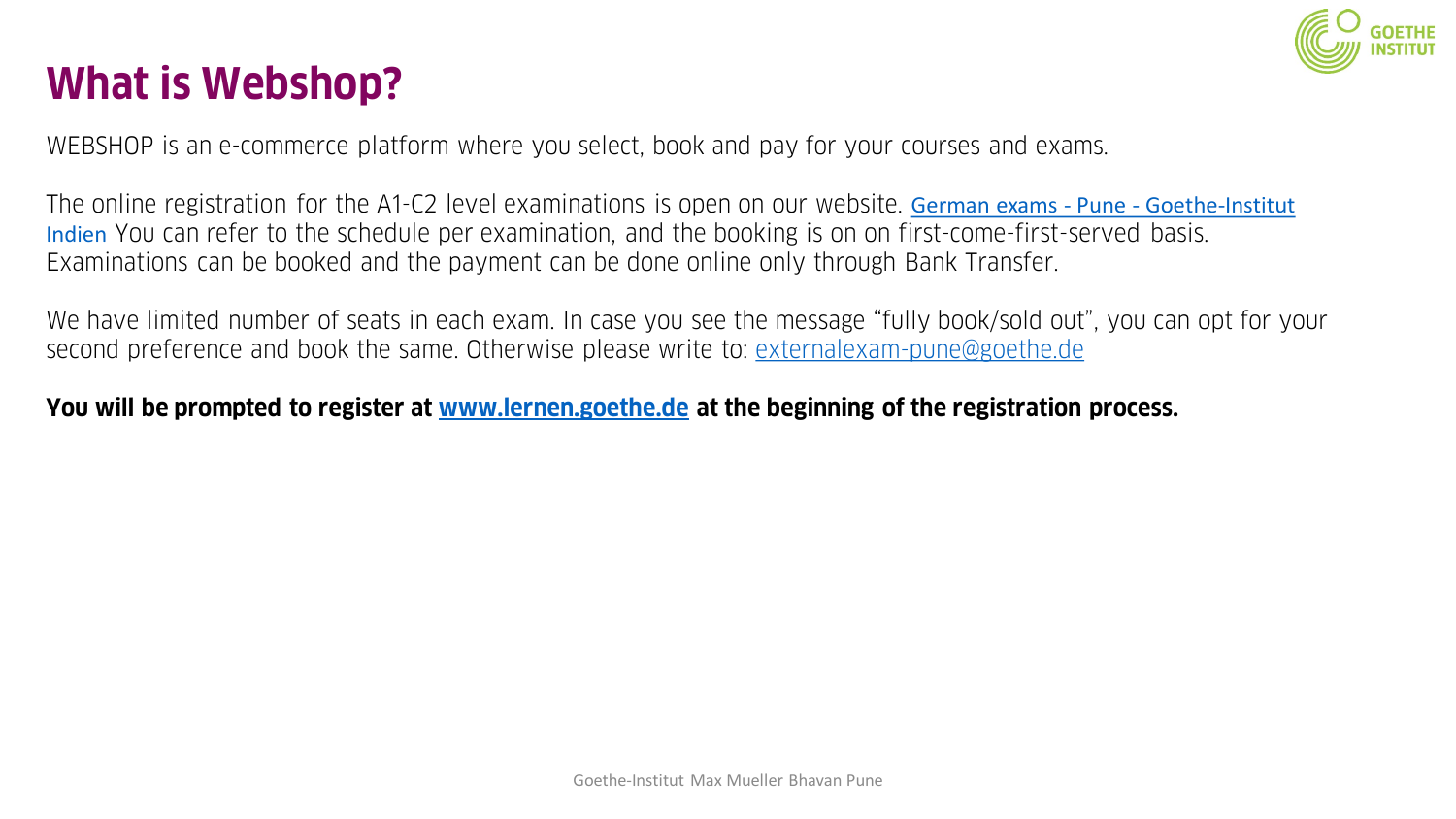

## **Was ist Webshop?**

WEBSHOP ist eine E-Commerce-Plattform, auf der Sie Kurse und Prüfungen auswählen, buchen und bezahlen können.

[Die Einschreibung für die Prüfungen Goethe-Zertifikat A1-C2 erfolgt auf unserer Website](https://www.goethe.de/ins/in/de/sta/pun/prf.html) Deutschprüfungen - Pune - Goethe-Institut Indien auf einer *first-come-first-served* Basis. Die Zahlung kann nur per Bank-Überweisung gemacht werden.

Wir haben begrenzte Plätze für Prüfungen. Falls Sie den Button "ausgebucht" sehen, können Sie Ihre zweite Präferenz auswählen und buchen. Ansonsten schreiben Sie bitte an: [externalexam-pune@goethe.de](mailto:externalexam-pune@goethe.de)

**Sie werden aufgefordert sich auf [www.lernen.goethe.de](http://www.lernen.goethe.de/) zu registrieren, gleich zum Beginn der Einschreibeprocedere.**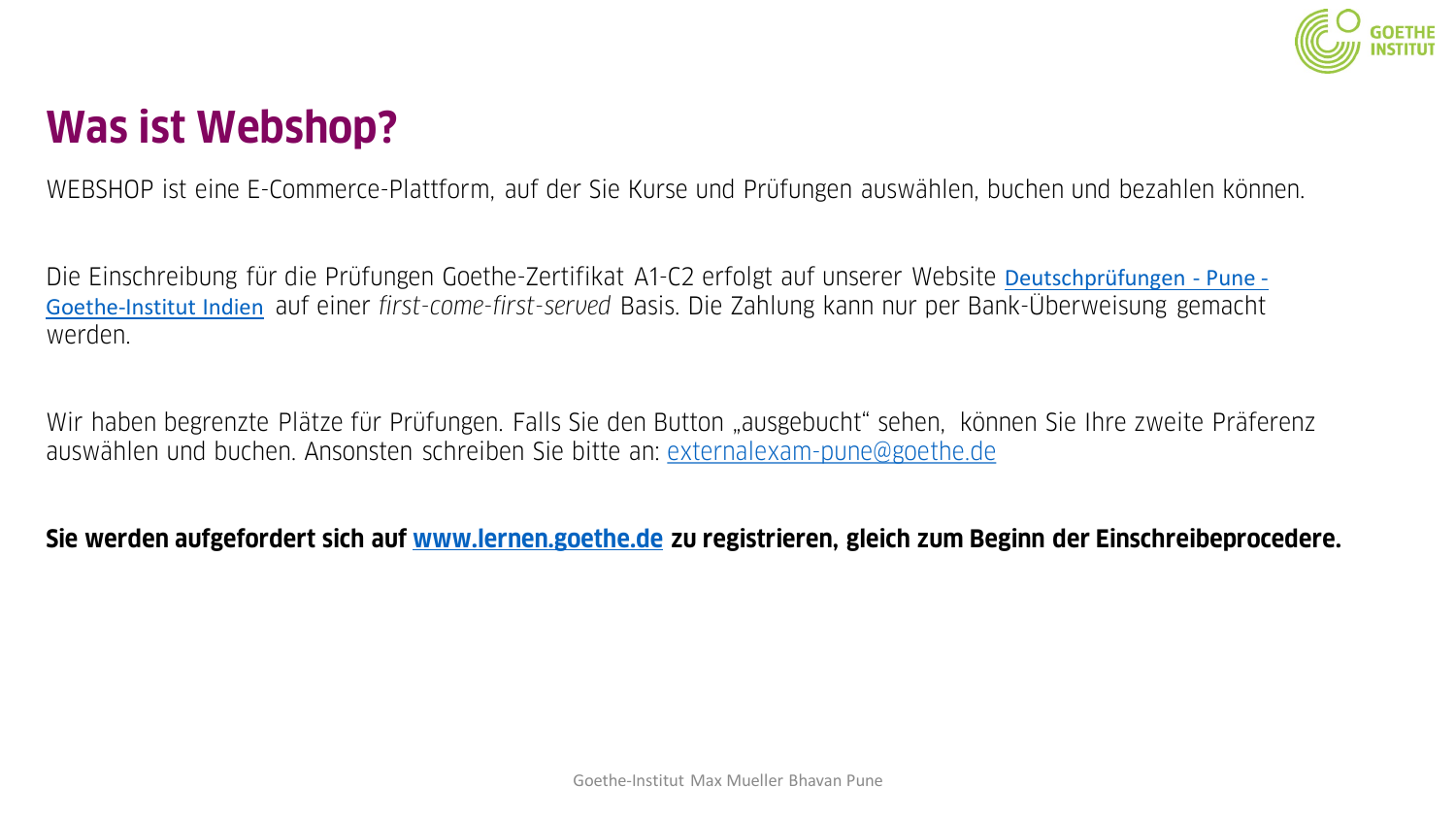

INR 4,800.00 \*)

INR 7,000.00

INR 4,800.00 \*)

>> BUCHEN

07.11.2021

28.10.2021 -

10.11.2021

25.11.2021

Goethe Institut, Pune

#### **WHAT WE OFFER**

| <b>GERMAN COURSES</b><br>Learn German with the<br>international market leader for<br>German courses. |                                                                                                    | <b>GERMAN EXAMS</b><br>You can get your language<br>skills certified by taking a<br>Goethe-Institut exam. |                | Foto: iStockphoto / Kali Nine LLC |  |                                                                                                 | <b>OUR GERMAN EXAMS</b><br>Do you require evidence of your German language skills that is<br>recognised all over the world? If so, then you've come to the right place!<br>We run German exams for all levels of ability, ranging from A1 to C2.<br>>> DATES AND ENROLMENT |                            |  |                                                                |                   |
|------------------------------------------------------------------------------------------------------|----------------------------------------------------------------------------------------------------|-----------------------------------------------------------------------------------------------------------|----------------|-----------------------------------|--|-------------------------------------------------------------------------------------------------|----------------------------------------------------------------------------------------------------------------------------------------------------------------------------------------------------------------------------------------------------------------------------|----------------------------|--|----------------------------------------------------------------|-------------------|
|                                                                                                      |                                                                                                    |                                                                                                           |                |                                   |  | <b>GOETHE-ZERTIFIKAT A1</b><br>>> Young people (Fit in Deutsch 1)<br>» Adults (Start Deutsch 1) |                                                                                                                                                                                                                                                                            | » Adults                   |  | <b>GOETHE-ZERTIFIKAT A2</b><br>» Young people (Fit in Deutsch) |                   |
|                                                                                                      | <b>ABOUT US</b>                                                                                    |                                                                                                           | <b>LIBRARY</b> |                                   |  | <b>GOETHE-ZERTIFIKAT B1</b>                                                                     |                                                                                                                                                                                                                                                                            |                            |  | <b>GOETHE-ZERTIFIKAT B2</b>                                    |                   |
|                                                                                                      | <b>How can I book an Examination?</b>                                                              |                                                                                                           |                |                                   |  |                                                                                                 |                                                                                                                                                                                                                                                                            |                            |  |                                                                |                   |
|                                                                                                      |                                                                                                    |                                                                                                           |                |                                   |  |                                                                                                 | <b>TERMIN &amp; ORT</b>                                                                                                                                                                                                                                                    | ONLINE-<br>ANMELDEFRIST    |  | <b>PREIS</b>                                                   |                   |
|                                                                                                      | Open our website & click on German Examination. Select the<br>desired level & Date of examination. |                                                                                                           |                |                                   |  |                                                                                                 | 22.11.2021                                                                                                                                                                                                                                                                 |                            |  |                                                                |                   |
|                                                                                                      | German exams - Pune - Goethe-Institut Indien                                                       |                                                                                                           |                |                                   |  |                                                                                                 | Goethe Institut, Pune                                                                                                                                                                                                                                                      | 28.10.2021 -<br>07 11 2021 |  | INR 7,000.00<br>INID A OAD OA X                                | <b>AUSGEBUCHT</b> |

### **Wie kann ich die Prüfung buchen?**

Bitte rufen Sie unsere Website auf und klicken Sie auf Deutschprüfungen. Die gewünschte Stufe und Datum ist auszuwählen. Deutschprüfungen - Pune - [Goethe-Institut Indien](https://www.goethe.de/ins/in/de/sta/pun/prf.html)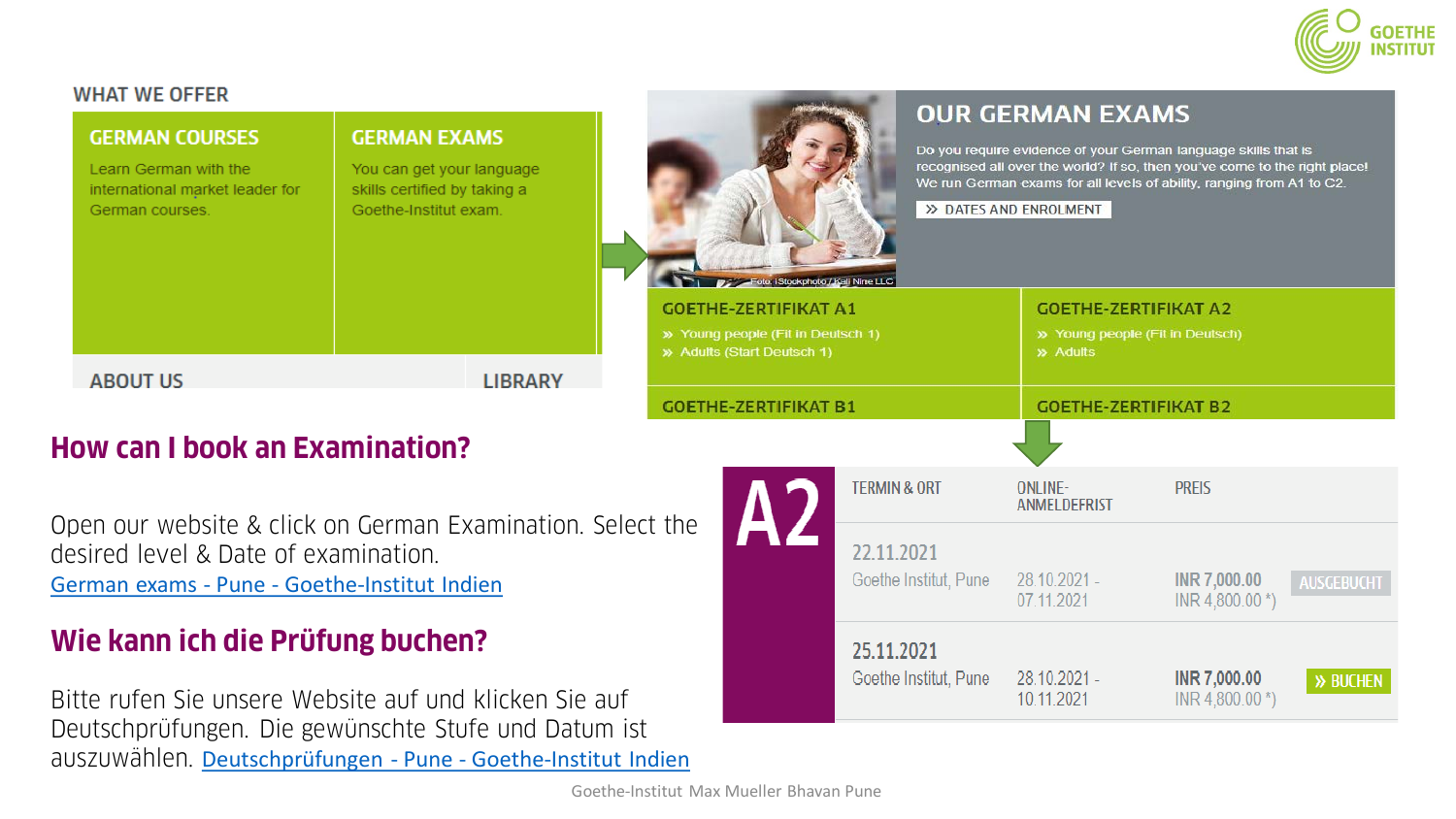## **Check the details: level, date, price**

### **Überprüfen Sie die Details: Prüfung, Termin, Preis**





You can enter a voucher or discount code at the end of the ordering process.

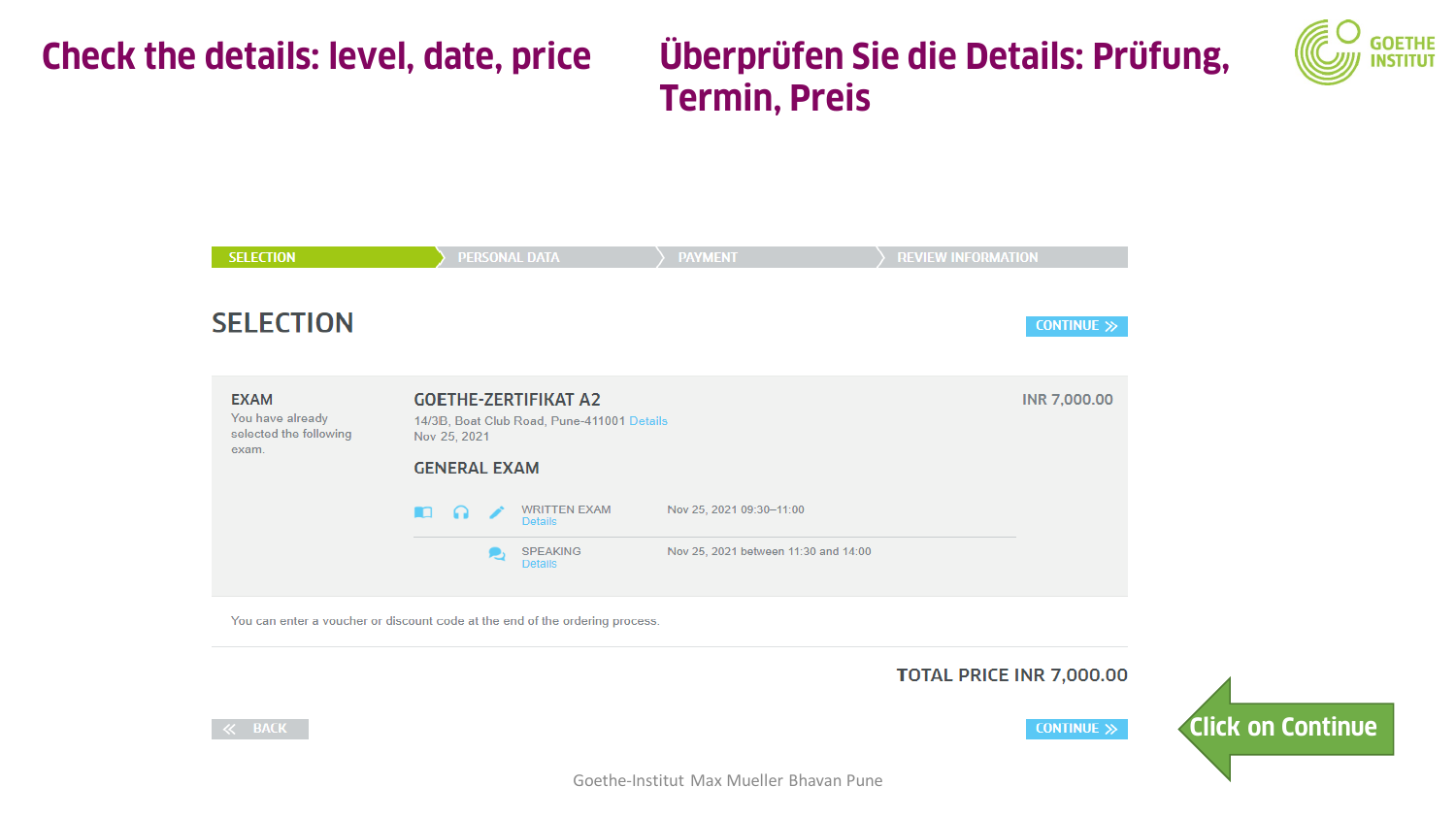

### **Paying as third party for family or friend**



### **Two seperate email IDs are required for the candidate and for the contractual party / payee.**

### **Zahlung als Drittpartei für Familie oder Freund**

| <b>BOOKING</b>   |                                    |                                                                                                                                                    | )                         |
|------------------|------------------------------------|----------------------------------------------------------------------------------------------------------------------------------------------------|---------------------------|
| <b>SELECTION</b> | <b>PERSONAL DATA</b>               | <b>PAYMENT</b>                                                                                                                                     | <b>REVIEW INFORMATION</b> |
|                  |                                    | THE SELECTED PRODUCT IS FOR PARTICIPANTS FROM 17 YEARS. FOR<br>PARTICIPANTS UNDER 18 YEARS, A LEGAL GUARDIAN MUST CARRY<br><b>OUT THE BOOKING.</b> |                           |
|                  |                                    | HOW WOULD YOU LIKE TO CONTINUE?                                                                                                                    |                           |
|                  | <b>BOOK FOR MY</b><br><b>CHILD</b> | <b>BOOK FOR MYSELF</b>                                                                                                                             |                           |
| $\ll$ BACK       |                                    |                                                                                                                                                    |                           |

**Benötigt sind zwei getrennte E-Mail-Adressen für die/den Teilnehmende/-n und den/die ZahlungsempfängerIn.**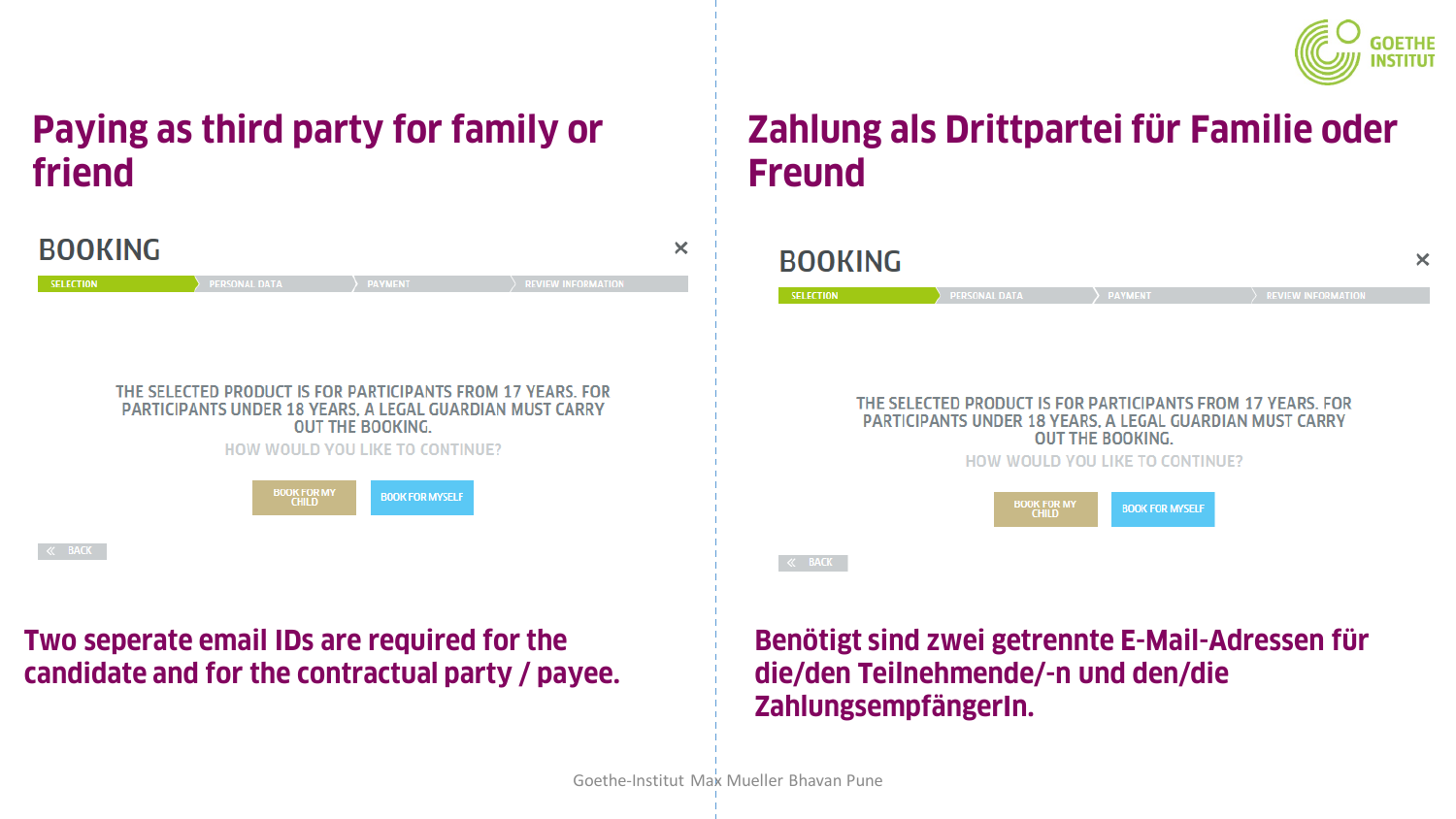

### **Log in with your "mein goethe.de Mit Ihrem "mein goethe.de" Konto account"**

| <b>BOOKING</b>                                                                  |                                                            | <b>BUCHUNG</b><br>×                                               |
|---------------------------------------------------------------------------------|------------------------------------------------------------|-------------------------------------------------------------------|
| <b>PERSONAL DATA</b><br><b>SELECTION</b>                                        | PAYMENT<br><b>REVIEW INFORMATION</b>                       | AUSWAHL                                                           |
| <b>DETAILS</b><br>How would you like to continue?<br><b>ALREADY A CUSTOMER?</b> | <b>NEW WITH THE GOETHE-INSTITUT?</b>                       | <b>ANGABEN</b><br>Wie möchten Sie fortfahrer                      |
| Are you already registered?                                                     | Register yourself here quickly, easily and free-of-charge. | <b>BEREITS KUNDE?</b>                                             |
| Login here.                                                                     | <b>REGISTER</b>                                            | Sind Sie bereits registiert?<br>Dann melden Sie sich an.<br>$\gg$ |
| same password as for<br>E-MAIL<br>abc.xyz@gmail.com                             |                                                            | <b>E-MAIL</b>                                                     |
| <b>PASSWORD</b><br>                                                             |                                                            | abc.xyz                                                           |
| Stay signed in?<br><b>Forgot password?</b>                                      |                                                            | <b>PASSWORT</b>                                                   |
|                                                                                 |                                                            | Angemeldet bleiber                                                |
|                                                                                 |                                                            |                                                                   |
|                                                                                 |                                                            |                                                                   |
|                                                                                 |                                                            |                                                                   |
| $\ll$ BACK                                                                      |                                                            | $\ll$ züruck                                                      |
|                                                                                 |                                                            |                                                                   |
|                                                                                 |                                                            |                                                                   |
|                                                                                 |                                                            |                                                                   |
|                                                                                 |                                                            |                                                                   |
|                                                                                 |                                                            | Goethe-Institut Max Mueller Bhavan Pune                           |

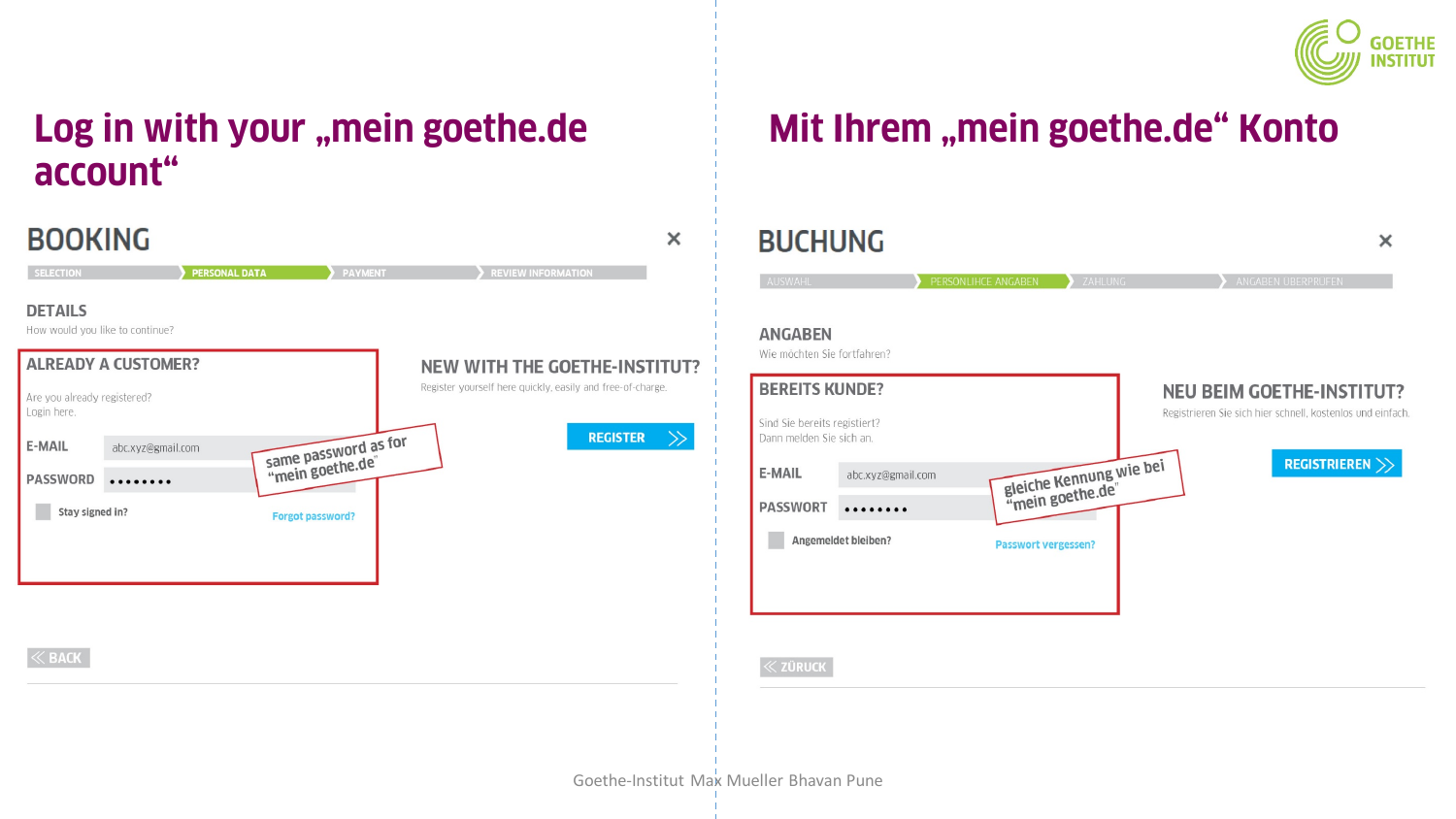### **New To mein goethe.de?**

**Please register with your Email address.**

# **BOOKING**

**K BACK** 

## **Neu auf mein goethe.de?**

**Bitte registrieren Sie mit Ihrer E-Mail Adresse.** 



**PERSONAL DETAILS CHECK DETAILS SELECTION PAYMENT REGISTRATION EMAIL** Enter your email address and select a password. ⊙ **PASSWORD** Select a country/region **COUNTRY/REGION**  $\checkmark$ Our Conditions of use and the Privacy policy are applicable.

**REGISTER >>** 

X

\*\*Please fill in your details carefully as the same will appear on your examination certificate.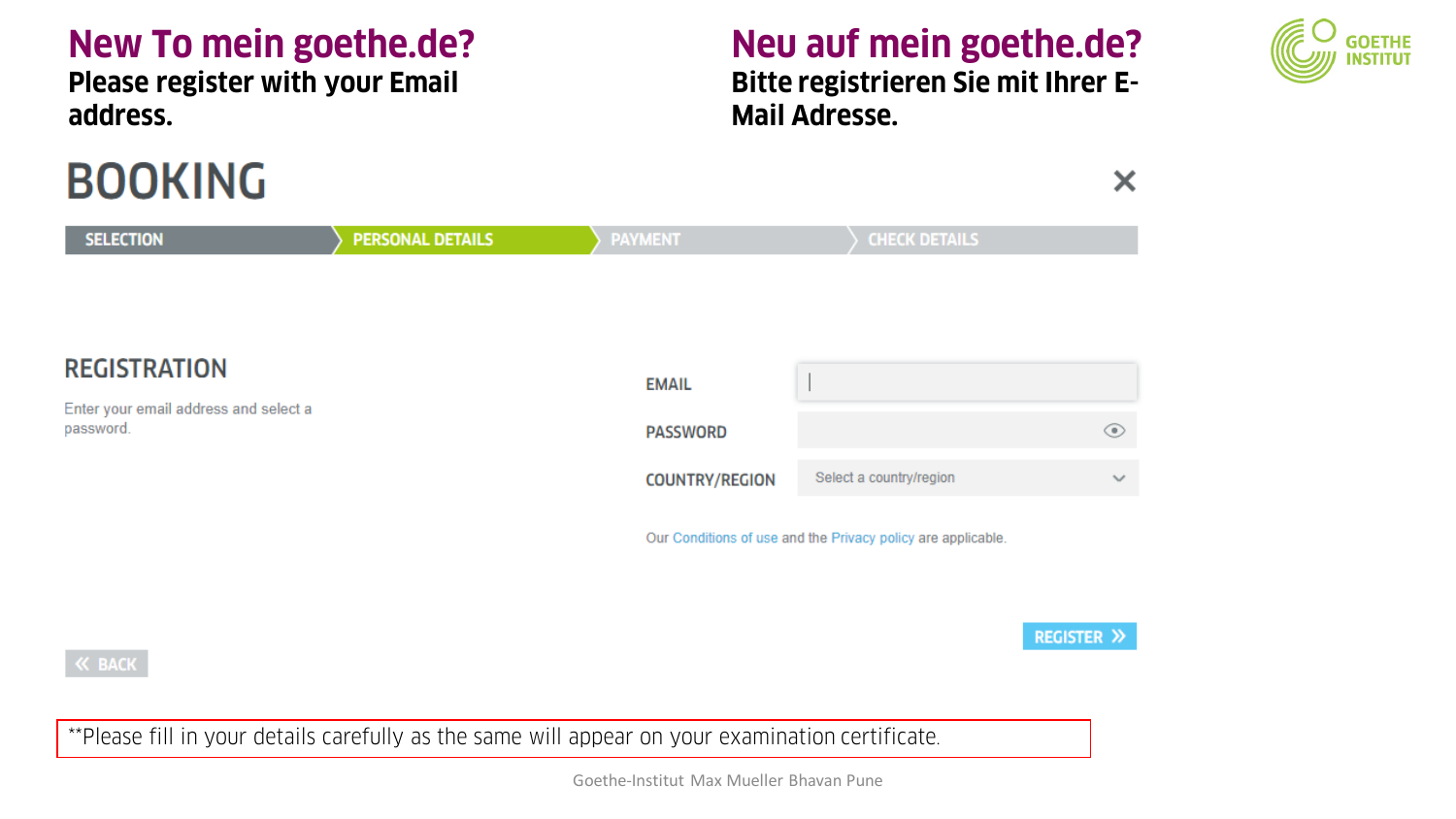### **Your personal data**

Add or update your personal details on this page

**KLAKAP** 

### **PERSONAL DATA**

### **Ihre persönlichen Angaben**



Hier können Sie Ihre persönlichen Angaben eingeben/aktualisieren.

| NAME<br>Your data has been transferred<br>automatically from your user account.<br>Please inform your nearest Goethe-<br>Institut of any updates. | MR/MS<br><b>FIRST NAME</b><br><b>LAST NAME</b> | Ms<br>M<br>Malhotra       |            |             |  |
|---------------------------------------------------------------------------------------------------------------------------------------------------|------------------------------------------------|---------------------------|------------|-------------|--|
| <b>ADDRESS</b>                                                                                                                                    |                                                |                           |            |             |  |
| Please enter the postal address here.                                                                                                             | COUNTRY/REGION                                 | India                     |            |             |  |
|                                                                                                                                                   | <b>REGION/ COUNTY</b>                          | Delhi                     |            |             |  |
|                                                                                                                                                   | ZIP   CITY                                     | 110001                    | New Delhi  |             |  |
|                                                                                                                                                   | <b>STREET/ HOUSE NO.</b>                       | 3 Max Mueller Bhavan      |            |             |  |
|                                                                                                                                                   | <b>ADDITIONAL ADDRESS</b>                      | Kasturba Gandhi Marg      |            |             |  |
| <b>DETAILS</b>                                                                                                                                    | COUNTRY CODE/ TELEPHONE NUMBER                 |                           |            |             |  |
| Your data is required for using a<br>Goethe-Zertifikat. Please inform your                                                                        |                                                | $+91$<br>$\sim$           | 9999999999 | $\mathsf X$ |  |
| nearest Goethe-Institut of any updates.                                                                                                           | <b>DATE OF BIRTH</b>                           | Jan 10, 1980              |            |             |  |
|                                                                                                                                                   | PLACE OF BIRTH                                 | New Delhi                 |            |             |  |
|                                                                                                                                                   | E-MAIL                                         | abc.xyz@gmail.com Details |            |             |  |

V I agree that the Goethe-Institut can regularly send me information on langauge courses and exams by e-mail. I can revoke this information at any time.



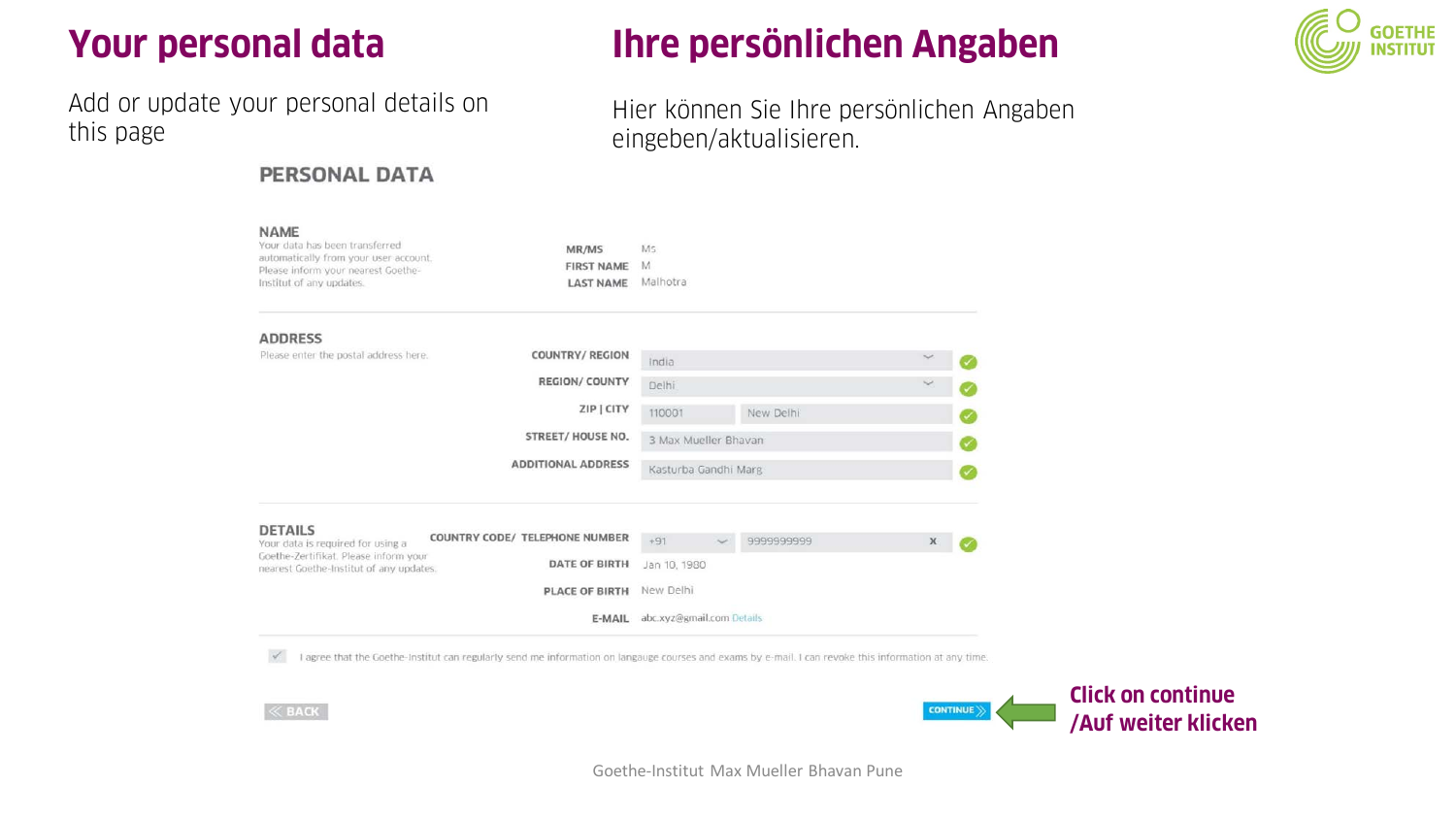| <b>Booking process for exams</b>                           |                                                                                   |                | <b>THE READ THIS</b><br>Buchungsstrecke für Prüfungen  |  |  |
|------------------------------------------------------------|-----------------------------------------------------------------------------------|----------------|--------------------------------------------------------|--|--|
| <b>SELECTION</b>                                           | PERSONAL DATA                                                                     | <b>PAYMENT</b> | <b>REVIEW INFORMATION</b>                              |  |  |
| <b>PROMOTIONAL CODE</b><br>Do you have a promotional code? |                                                                                   |                | CONTINUE >>                                            |  |  |
| <b>GOETHE-ZERTIFIKAT A2</b>                                |                                                                                   |                | INR 7,000.00                                           |  |  |
| <b>PROMOTIONAL</b><br><b>CODE</b>                          |                                                                                   | <b>APPLY</b>   |                                                        |  |  |
|                                                            |                                                                                   |                | TOTAL PRICE INR 7,000.00                               |  |  |
| $\ll$ BACK                                                 |                                                                                   |                | CONTINUE >>                                            |  |  |
| Bhavan, Pune in special cases.                             | *promotional code is applicable only when provided by Goethe-Institut Max Mueller |                | <b>Click on continue</b><br><b>/Auf weiter klicken</b> |  |  |

 $\subset$   $\subset$ 

ETHE<br>IITUT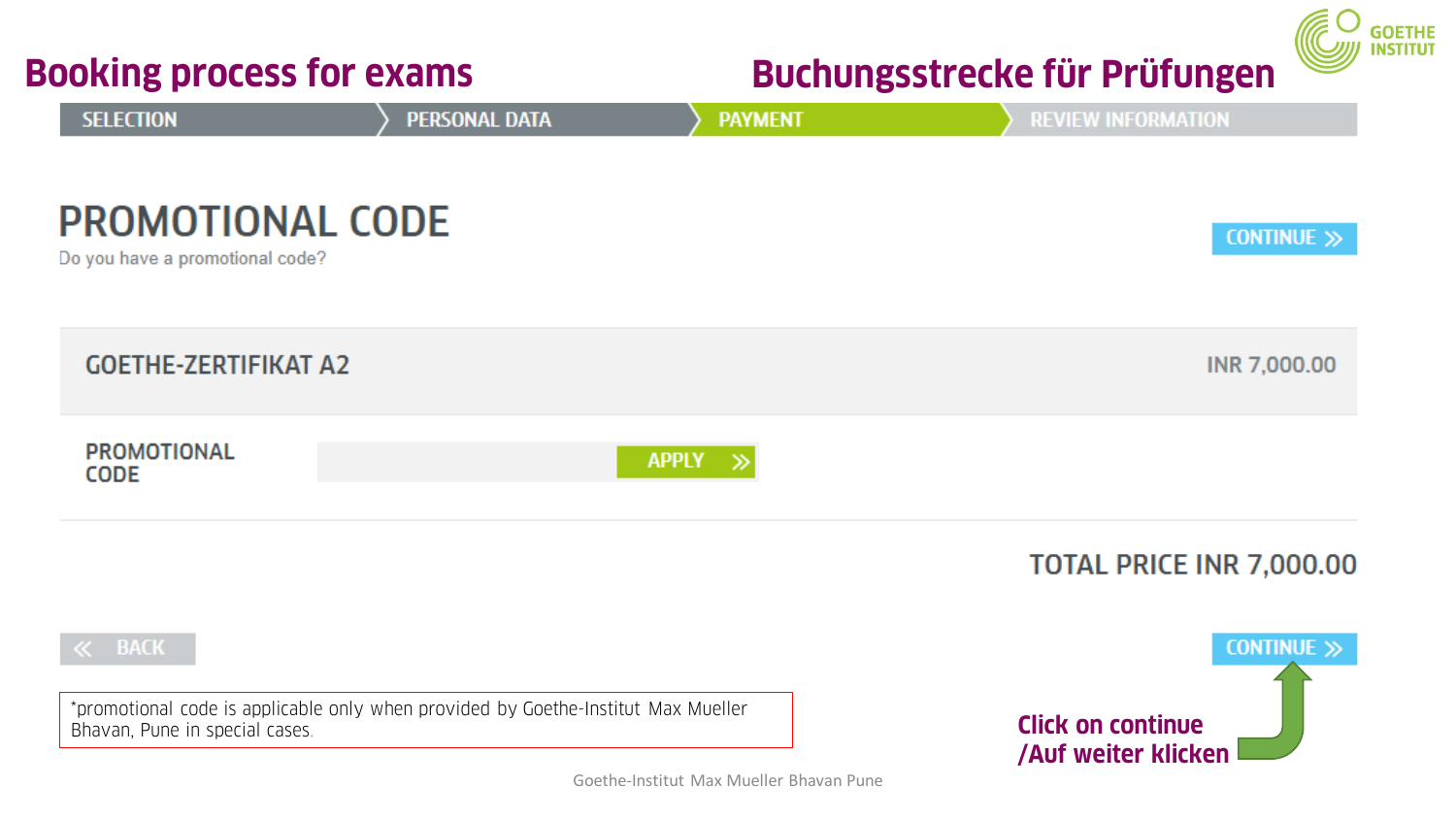

### **Payment mode selection**

Please select the payment mode as 'invoice'. You will receive the bank account details in an auto-generated email from us. You can make the payment in next 5 days to confirm your seat.

### **Zahlungsart auswählen**

Bitte wählen Sie die Zahlungsart 'Rechnung' aus. Sie erhalten die Bank Details in der automatisch generierten E-Mail. Sie können innerhalb nächsten 5 Tage bezahlen, um Ihren Platz zu sichern.



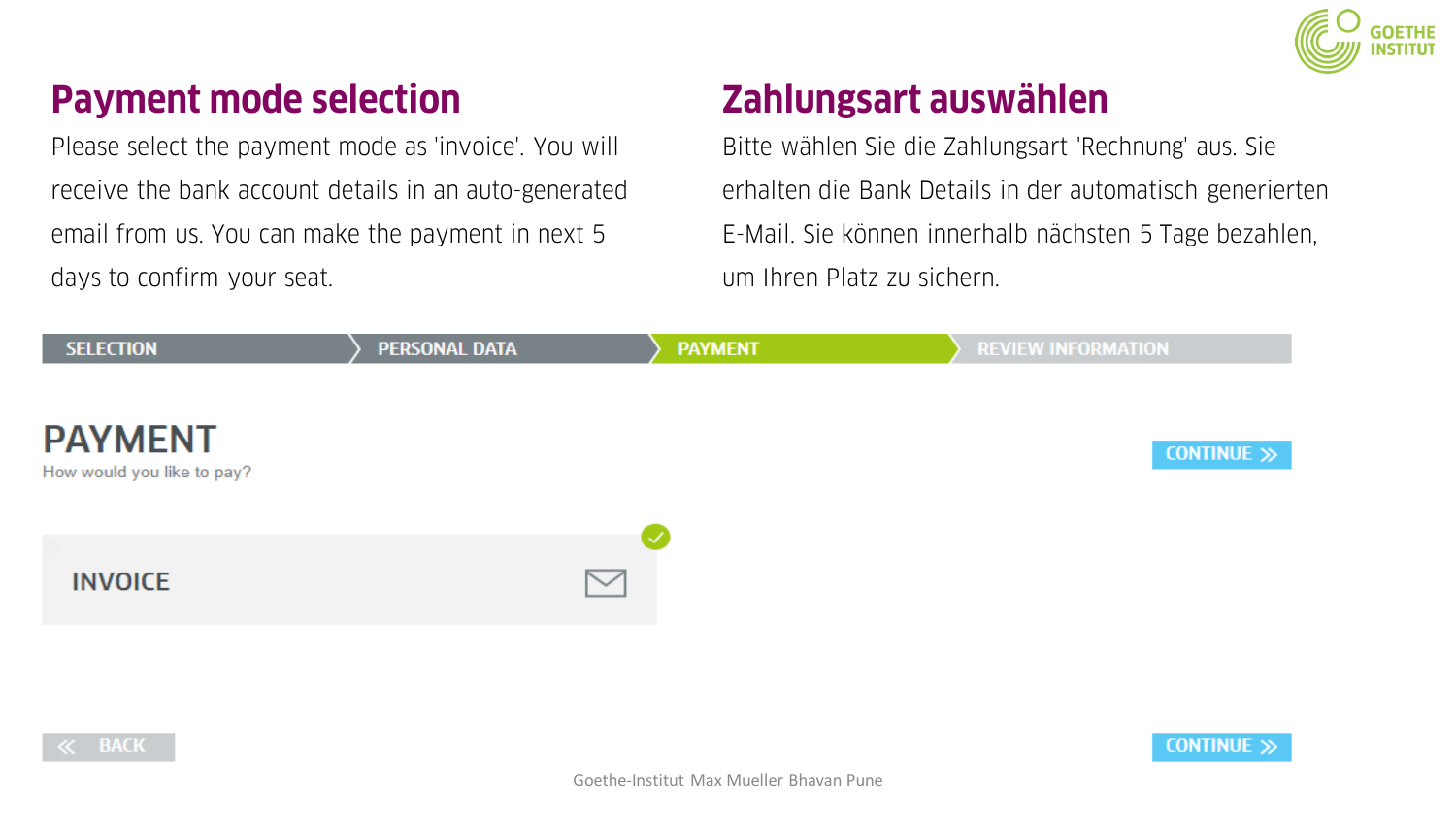## **CHECK YOUR ORDER BESTELLUNG ÜBERPRÜFEN**



| <b>BOOKING</b>                                                                                                                                                                                                                                                                                                                                       |                                      |                                                                                                                                                                                                                                         |                             |
|------------------------------------------------------------------------------------------------------------------------------------------------------------------------------------------------------------------------------------------------------------------------------------------------------------------------------------------------------|--------------------------------------|-----------------------------------------------------------------------------------------------------------------------------------------------------------------------------------------------------------------------------------------|-----------------------------|
| <b>SELECTION</b>                                                                                                                                                                                                                                                                                                                                     | <b>PERSONAL DATA</b>                 | <b>PAYMENT</b>                                                                                                                                                                                                                          | <b>REVIEW INFORMATION</b>   |
| <b>CHECK ORDER</b><br>Please check your details for accuracy.                                                                                                                                                                                                                                                                                        |                                      |                                                                                                                                                                                                                                         |                             |
| Our General Terms and Conditions apply.                                                                                                                                                                                                                                                                                                              |                                      |                                                                                                                                                                                                                                         |                             |
| PERSONAL DATA OF THE<br><b>CONTRACTUAL PARTNER</b><br><b>NAME AND ADDRESS</b><br>Ms Muster Mann Name Muster Mann Sumame<br>K G Marg 3<br>Road 1<br>110001 Delhi<br>Delhi<br>India<br><b>DATE OF BIRTH</b><br>Feb 3, 1969<br>New Delhi<br><b>DETAILS</b><br>+91 9999117890<br>registration-delhi@goethe.de<br><b>METHOD OF PAYMENT</b> $\lambda$ Edit | $\mathscr{L}$ Bell                   | <b>PERSONAL DATA OF THE PARTICIPANT Z ESK</b><br><b>NAME AND ADDRESS</b><br>Ms Peppa Peppa 1<br>K G Marg 3<br>Road 1<br>110001 Delhi<br>Delhi<br>India<br>DATE OF BIRTH<br>Jan 3, 2006<br>New Delhi<br><b>DETAILS</b><br>+91 9999117890 |                             |
| <b>INVOICE</b>                                                                                                                                                                                                                                                                                                                                       |                                      |                                                                                                                                                                                                                                         |                             |
| <b>YOUR SELECTION</b>                                                                                                                                                                                                                                                                                                                                |                                      |                                                                                                                                                                                                                                         |                             |
| <b>GOETHE-ZERTIFIKAT A2</b><br>14/3B, Boat Club Road, Pune-411001 Details<br>Nov 25, 2021                                                                                                                                                                                                                                                            |                                      |                                                                                                                                                                                                                                         | <b>INR 7,000,00</b>         |
| <b>GENERAL EXAM</b>                                                                                                                                                                                                                                                                                                                                  |                                      |                                                                                                                                                                                                                                         |                             |
| <b>WRITTEN EXAM</b><br><b>DO</b><br>∕<br><b>Details</b>                                                                                                                                                                                                                                                                                              | Nov 25, 2021 09:30-11:00             |                                                                                                                                                                                                                                         |                             |
| <b>SPEAKING</b><br>r,<br><b>Details</b>                                                                                                                                                                                                                                                                                                              | Nov 25, 2021 between 11:30 and 14:00 |                                                                                                                                                                                                                                         |                             |
|                                                                                                                                                                                                                                                                                                                                                      |                                      |                                                                                                                                                                                                                                         | TOTAL PRICE INR 7,000.00    |
|                                                                                                                                                                                                                                                                                                                                                      |                                      |                                                                                                                                                                                                                                         | ORDER. SUBJECT TO CHARGE >> |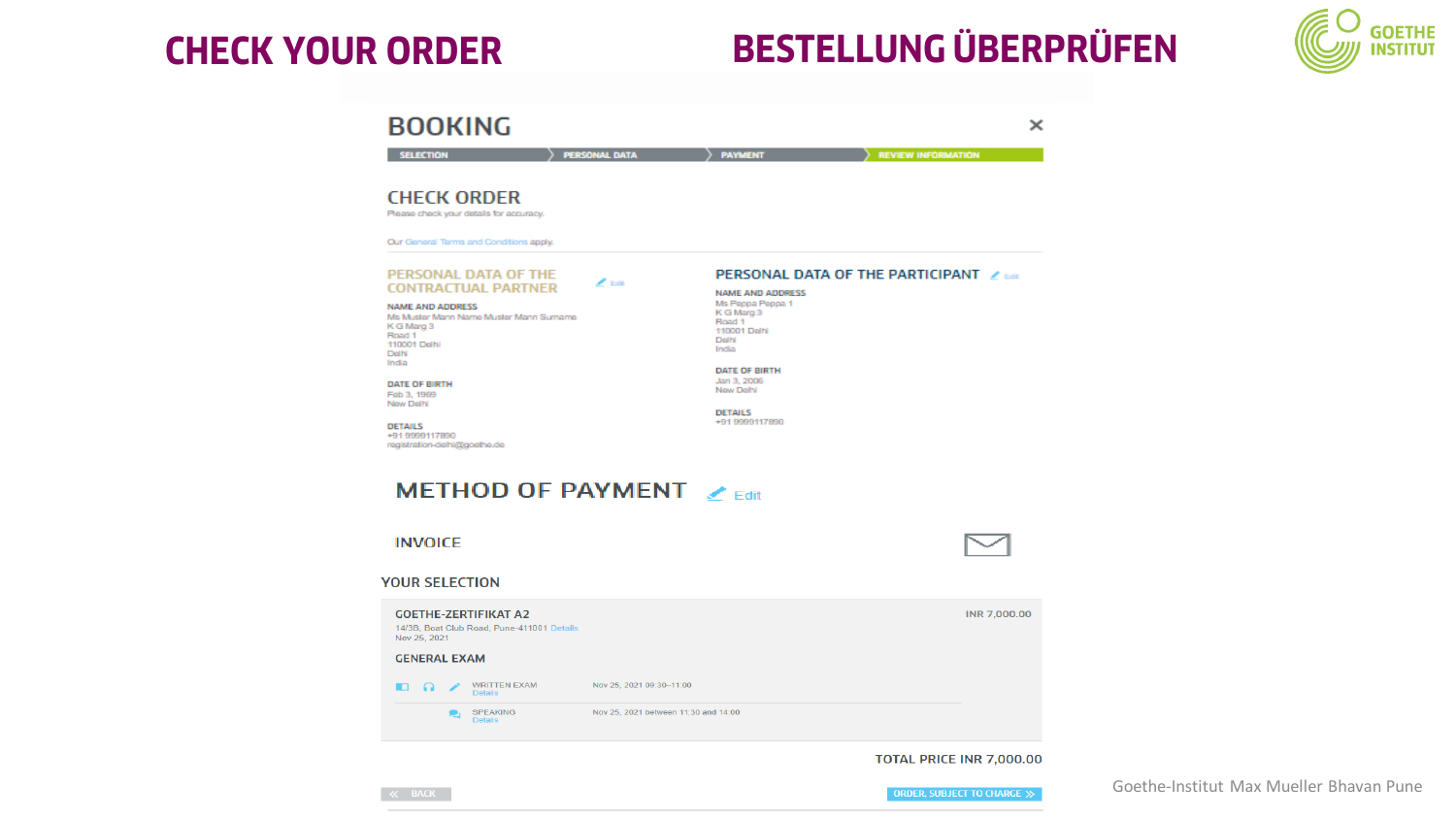

#### **VIELEN DANK, FRAU LING** IHRE BUCHUNG "INTENSIV 180, A1" WURDE ERFOLGREICH ABGESCHLOSSEN.

#### SIE ERHALTEN EINE BUCHUNGSBESTÄTIGUNG PER E-MAIL.

KUNDENNUMMER: 0060222324 | BUCHUNGSBESTÄTIGUNG DRUCKEN



#### Kontakt | Impressum | Datenschutzbestimmungen | Widerrufsbelehrung

Zahlungsmittel: VISA | MasterCard | JCB | Versandkostenfrei

You shall receive the booking confirmation and the receipt along with our terms and conditions on your e-mail address.